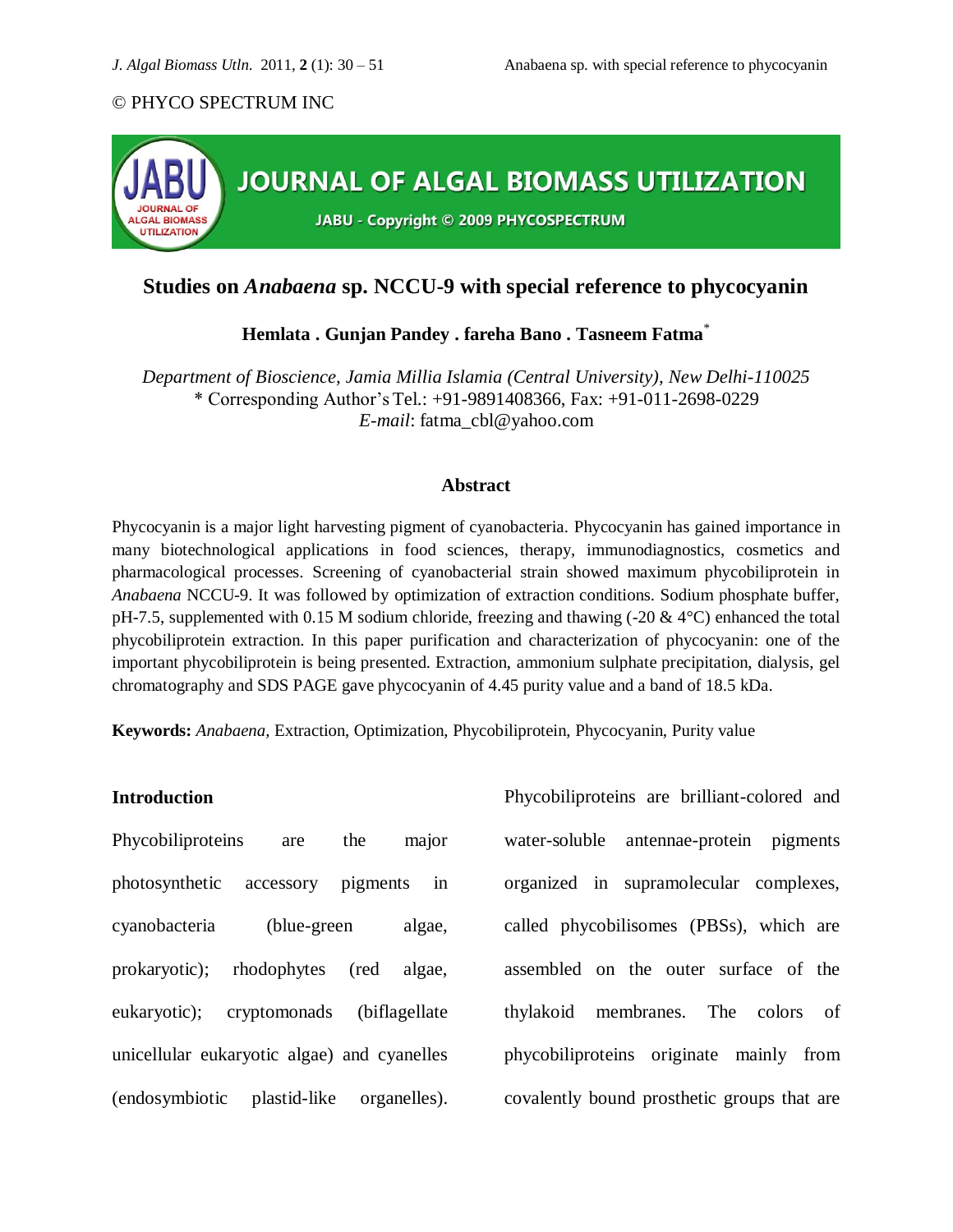open-chain tetrapyrrole chromophores bearing A, B, C and D rings named phycobilins. There are four main classes of phycobiliproteins – allophycocyanin (APC bluish green), phycocyanin (PC: deep blue), phycoerythrin (PE: deep red) and phycocyanobilin (PCB: orange). Cyanobacteria with high levels of specific phycobiliproteins are of commercial interest. The primary potential of these molecules are as natural dyes in food industry. A number of investigations have shown their healthpromoting properties and pharmaceutical applications. Among different phycobiliproteins phycocyanin, is of greater importance because of its various biological and pharmacological properties. Recent studies have demonstrated antioxidant (Miranda et al. 1998) antimutagenic (Chamorro et al. 1996), antiviral (Ayehunie et al. 1998), anticancer (Chen et al. 1995; Schwartz et al. 1988), anti-allergic (Kim et al. 1998), immune enhancing (Qureshi et al.

1996), hepato-protective (Gonzalez et al. 1993), blood vessel relaxing (Paredes-Carbajal et al. 1997), neuro-protective (Romay et al. 1998), antitumor (Li et al. 2005), radical scavenging (Vadiraja and Madyastha, 2000) and anti inflammatory properties (Romay et al. 1999). Alzheimer's and Parkinson's can also be treated with phycocyanin (Rimbau et al. 2003). Blood lipid-lowering effects of phycocyanin also need special attention (Iwata et al. 1990). As of now the annual market of phycocyanin is around 5-10 million US dollars (Sekar & Chandramohan, 2008).

 During screening of cyanobacteria for phycobiliproteins *Anabaena* NCCU-9 produced maximum phycobiliproteins (Hemlata & Fatma, 2009) and thus it was selected for extraction, purification and characterization of phycocyanin.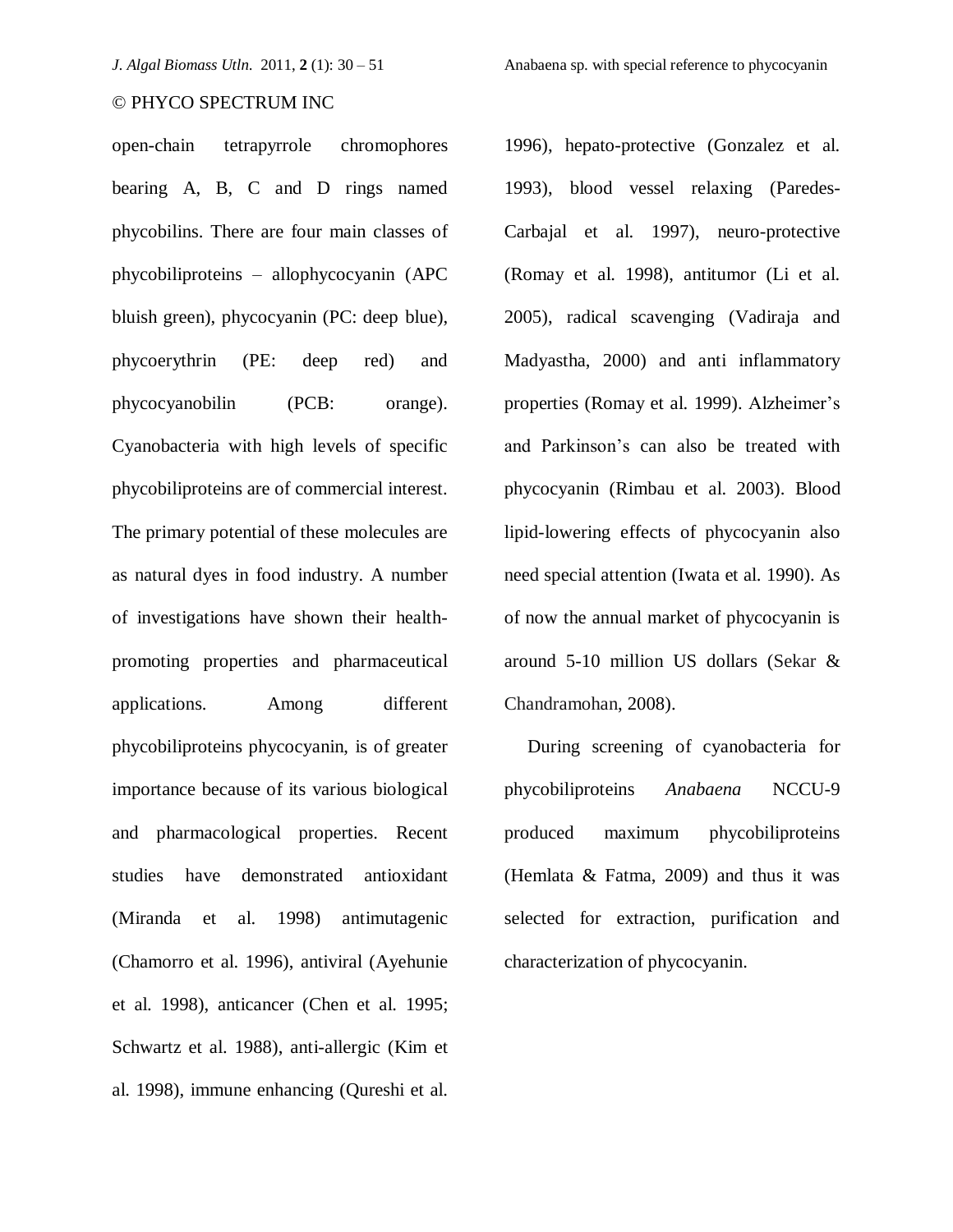# **Materials & Methods**

## *Materials*

Sephadex G-25, G-100, Dialysis tubing (10 kDa cut out), lysozyme and standard protein molecular weight markers were obtained from Sigma (St. Louis, MO, USA). Rests of chemicals were procured from Hi-Media and Qualigens. All buffers and reagents used in this study were prepared in double distilled water and supplemented with 0.01% sodium azide.

#### *Organism and culture conditions*

The cyanobacterium *Anabaena* sp. was procured from the National Center for Culture Collection and Utilization of Blue Green Algae, Indian Agriculture Research Institute, New Delhi. Cultures were raised in BG-11 Medium (Stanier et al, 1971). Sodium nitrate was excluded from the media as *Anabaena* is heterocystous form. The initial OD of the of the culture suspension was maintained 0.3 at 750 nm and were allowed to grow in light intensity provided by cool-white fluorescent tubes of 50  $\mu$  mol photons.m<sup>-2</sup>.s<sup>-1</sup> following 12:12 hour, light and dark regime at  $30^{\circ}$ C  $\pm$  1°C (Hemlata & Fatma , 2009). Cultures flasks were shaken manually to allow air and nutrients circulation.

# *Extraction and quantification of phycobiliproteins*

*Anabaena* cells were harvested by centrifugation (10,000g for 15 min). Adhere salts were removed by washing with double distilled water and then biomass was dried (50ºC). Biomass was homogenized with phosphate buffer and repeated freezing and thawing was done in dark. The mixture was subsequently centrifuged (10,000g for 20 min, 4ºC) to separate the phycobiliprotein containing clear supernatant. Absorbance of supernatants was measured at wavelengths 620, 652, and 562 nm (Varian CARY 500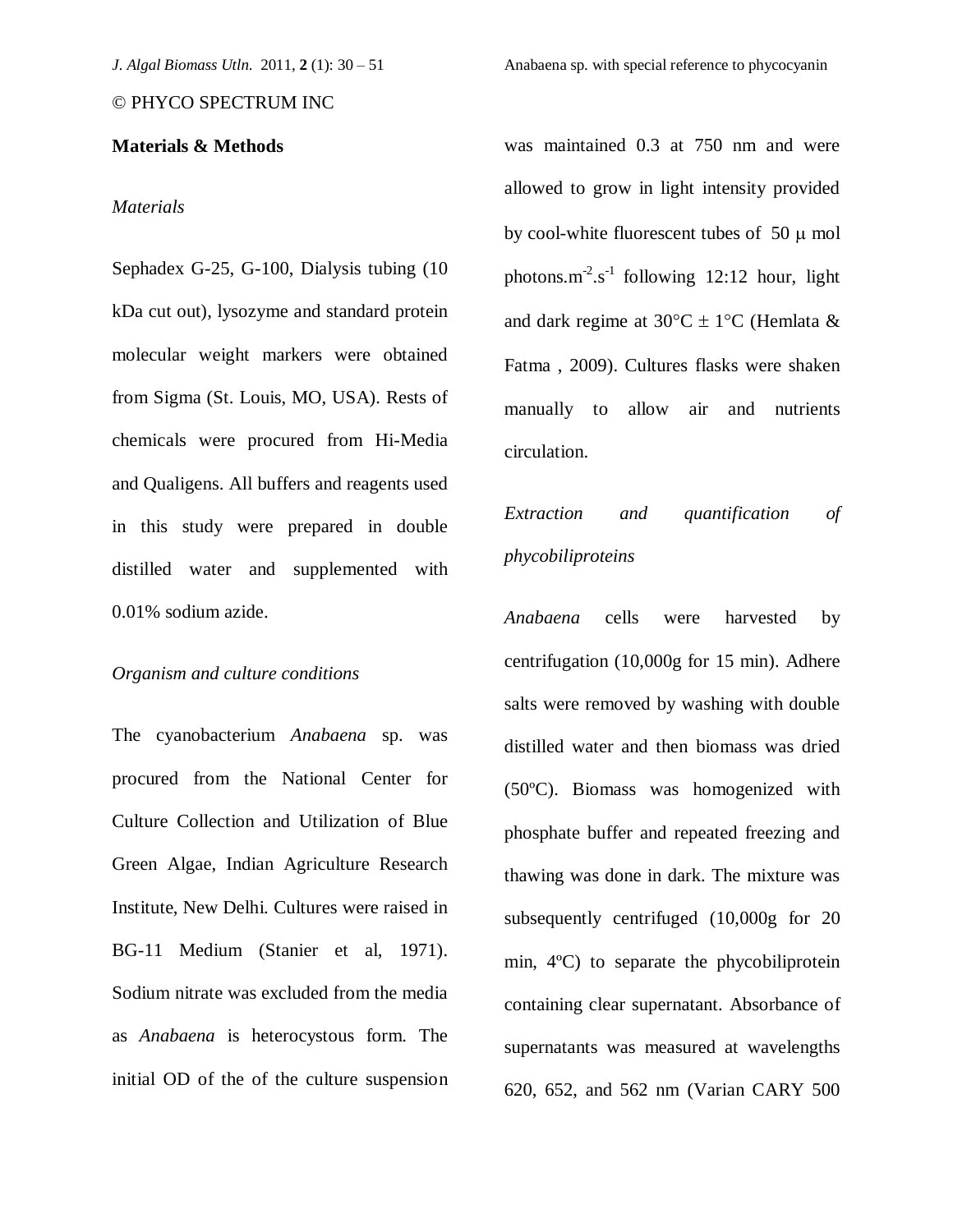Scan UV–VIS spectrophotometer) for Cphycocyanin, allophycocyanin and phycortyrhrin respectively (Sygelman & Kycia. 1978).

# *Optimization of phycobiliprotein extraction*

Optimization of extraction protocol was done with respect to different buffers, pH, temperature, cell disruption technique and protein precipitating agents. Sodium acetate - Acetic acid buffer (pH-6.0), citrate buffer (pH-5.0), carbonate buffer (pH-9.6), potassium phosphate buffer (pH-7.0), sodium phosphate buffer (pH-7.0) of 0.1 M strength, tris buffer (pH-7.2), phosphate buffered saline and double distilled water were used. In the selected buffer effect of pH (6.0, 6.5, 7.0, 7.5 & 8.0) of buffer was checked on phycobiliprotein yield. Then a combination of lysozyme (100µg/ml) and 10 mM EDTA (Boussiba & Richmond. 1979), 0.10 M potassium chloride (Abalde et al. 1998) and 0.15 M sodium chloride

(Minkova et al. 2003) and phosphate buffer saline were supplemented in selected buffer. It was followed by finding out effect of different cell disruption methods like homogenization (Oranda et al. 1978), sonication (Furuki et al. 2003), lytic enzyme-lysozyme (Bermejo *et al.* 2003), heat shock (Soni et al. 2006) and freezing and thawing (Dubos, 1937; Soni et al. 2006) on phycobiliprotein yield. An attempt has been made to find out correlation between freezing and thawing temperatures (0 & 4°C, 0 & 25°C, 4 & 25°C, -20 & 25°C & -20  $\&$  4 $\degree$ C) on phycobiliprotein extraction. Different protein precipitation agents like poly ethylene glycol (20% with pinch of salt), polar solvents (acetone: equal volume; ethanol: 4 volumes), trichloroacetic acid (TCA), trichloroacetic acid in acetone (1:8:1) and 4M ice-cold saturated ammonium sulphate solution were compared for maximum recovery of phycobiliproteins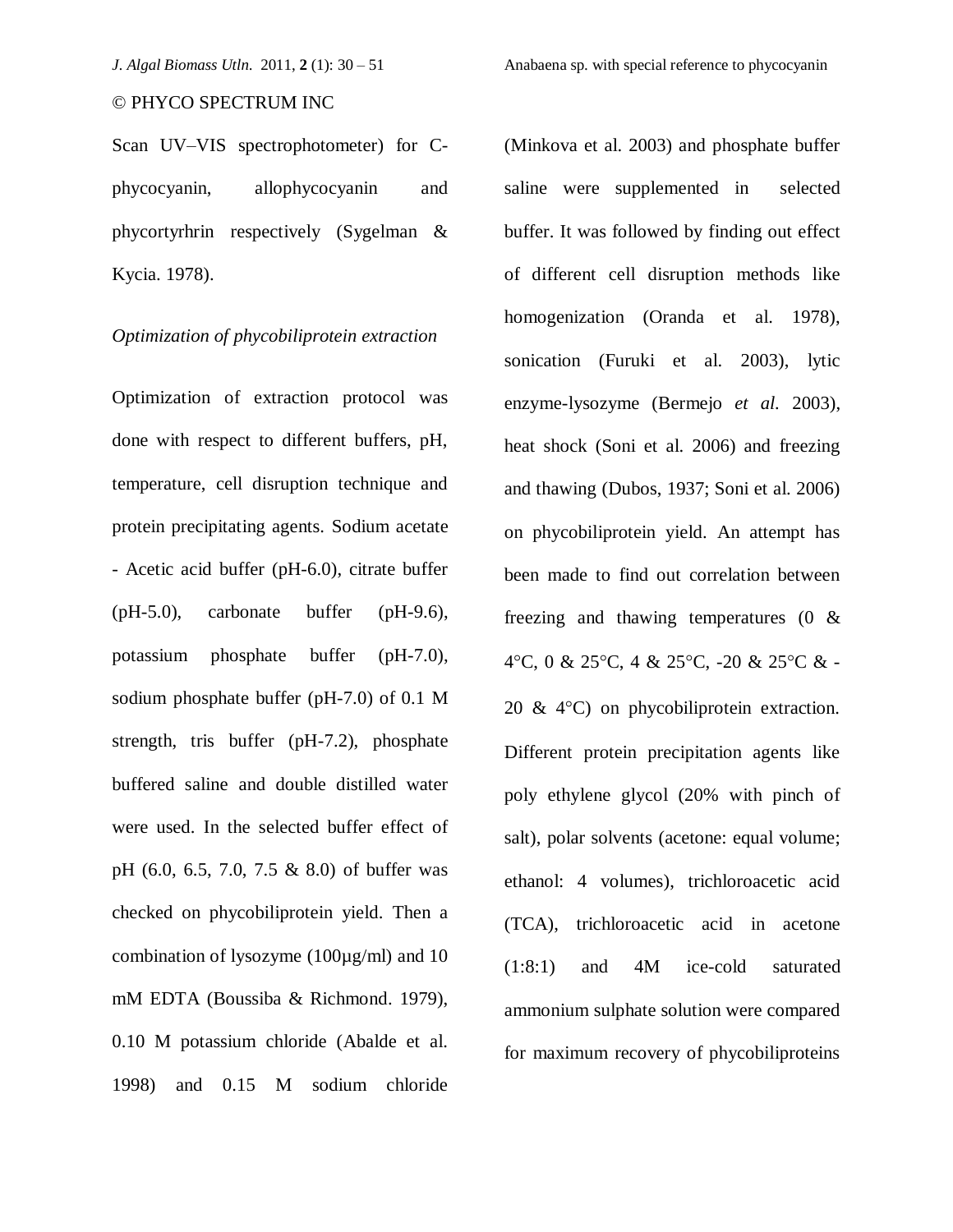(Sadassivam & Manickam, 1991; Roe, 2000).

*Purification and characterization of phycocyanin* 

100 g *Anabaena* cells were crushed with liquid nitrogen in pestle and mortar till whole biomass resulted in frozen powder and rapidly thawed by adding 100 ml sodium phosphate buffer above optimized buffer resulting leaching out of intracellular proteins including phycocyanin. The process of freezing and thawing was repeated till blue colored supernatant was obtained. Cell debris was removed by centrifugation and labeled as crude extract. Crude extract of phycocyanin was fractionally precipitated by ammonium sulfate first at 25 % and then 50 % saturation (Boussiba & Richmond. 1979). For this ammonium sulfate was added gradually in crude extract with continuous stirring. The resulting solution kept overnight and centrifuged (17,000 x g for 20

min). The precipitate obtained from 25 % saturation was discarded. The supernatant was further brought to 50% saturation in a manner similar to that of 30 % saturation. The precipitate obtained from 50% saturation contained mainly phycocyanin was dissolved in small quantity of sodium phosphate buffer (pH-7.0, 0.005 M) and subjected to dialysis overnight against 1000 times volume of the same buffer. The dialyzed solution after centrifuging was passed through Sephadex G-25 column (1.5 x 20 cm) pre-equilibrated and eluted with same buffer. The column was developed at a flow rate of 0.5 ml/min and elutions were collected in 1 ml fraction tubes. All those fractions having purity ratio of  $A_{615}/A_{280} >$ 3.0 were pooled together and again passed through Sephadex G-100 column (2.5 x 20 cm) pre-equilibrated and eluted with 0.005 M sodium phosphate buffer, pH-7 at 1 ml/ min. All the steps of purification are represented in (Fig.1). The products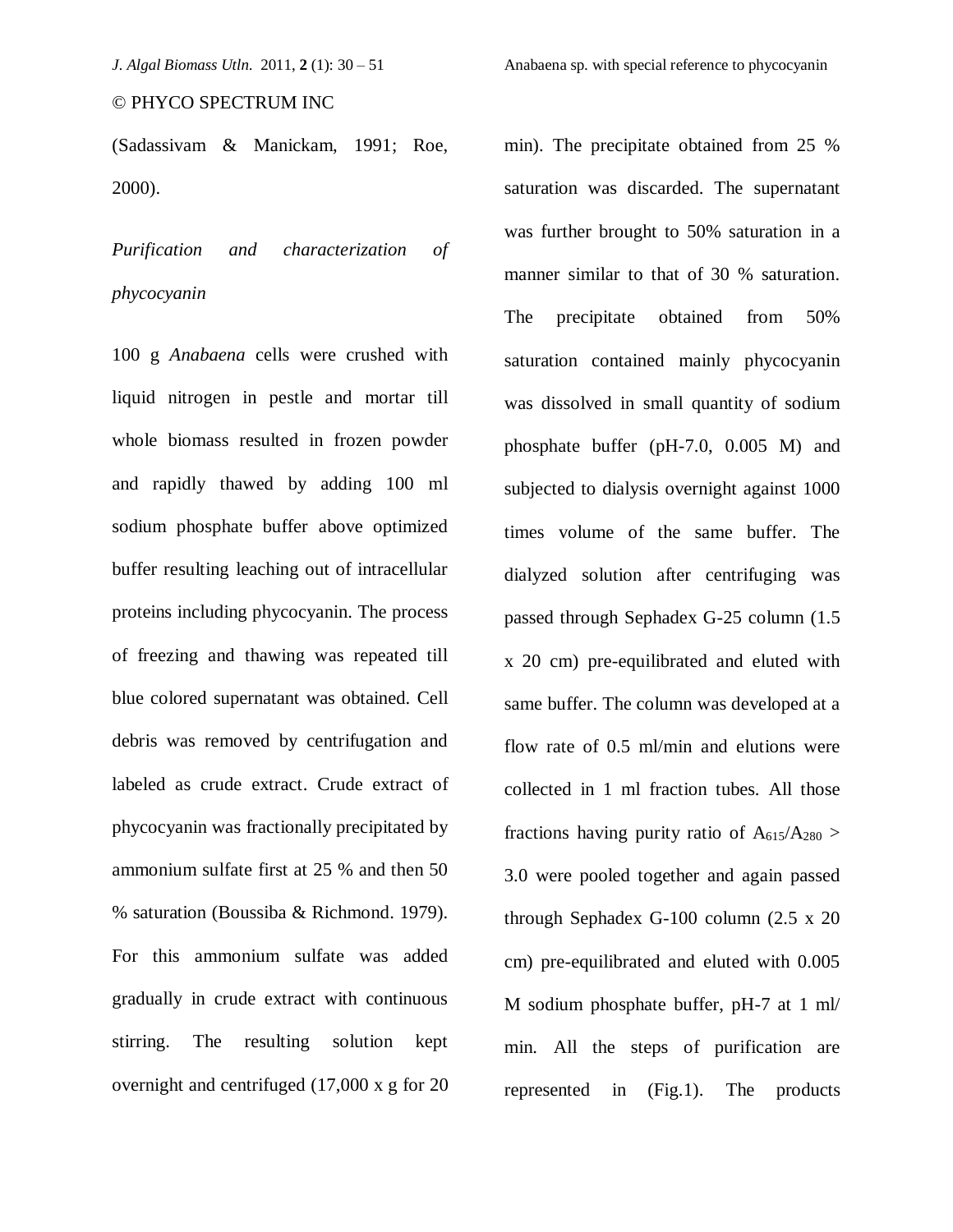obtained at every step of purification were analyzed for total protein, total phycobiliprotein and phycocyanin content and subjected to both absorbance and fluorescence spectral scanning. SDS–PAGE was performed according to Laemmli et al. (Laemmli et al. 1970) using 15% polyacrylamide slab gel, run at 50V, 12.5 mA. Proteins standard was of medium range 97–14 kDa was used as molecular weight markers and visualized by staining with coomasie brilliant blue G-250.

# **Results and Discussion**

 One of the most important requirements for obtaining phycobiliproteins from cyanobacteria is selection of extraction and purification protocol. A purification procedure that works well for a phycobiliprotein from one organism may not be the method of choice for the corresponding phycobiliprotein from another organism. For, this reason the phycobiliprotein extraction and purification were compared in *Anabaena* in present investigation.

#### *Optimization of Phycobiliprotein extraction*

Selection of suitable buffer for maximum phycobiliproteins extraction is very crucial (Viskari & Colyer, 2003) as these ensure that proteins are not denatured due to shift in pH (Roe 2000). During comparison of various buffers, sodium phosphate buffer w as found as best buffer with  $100.5 +0.22$ mg/g phycobiliprotein, while double distilled water extracted least 83.6 +0.17 mg/g. (Table 1). The lowest yield in distilled water may be due to its incapability to lyse the cell wall reducing seepage of phycobiliprotein pigment. Soni et al. (2006) and Silveira et al. (2007) have also found sodium phosphate buffer (pH-7.0) as best for phycocyanin extraction in *Oscillatoria* and *Spirulina* Sodium phosphate buffer is also being reported to have inhibition property to metabolic enzymes providing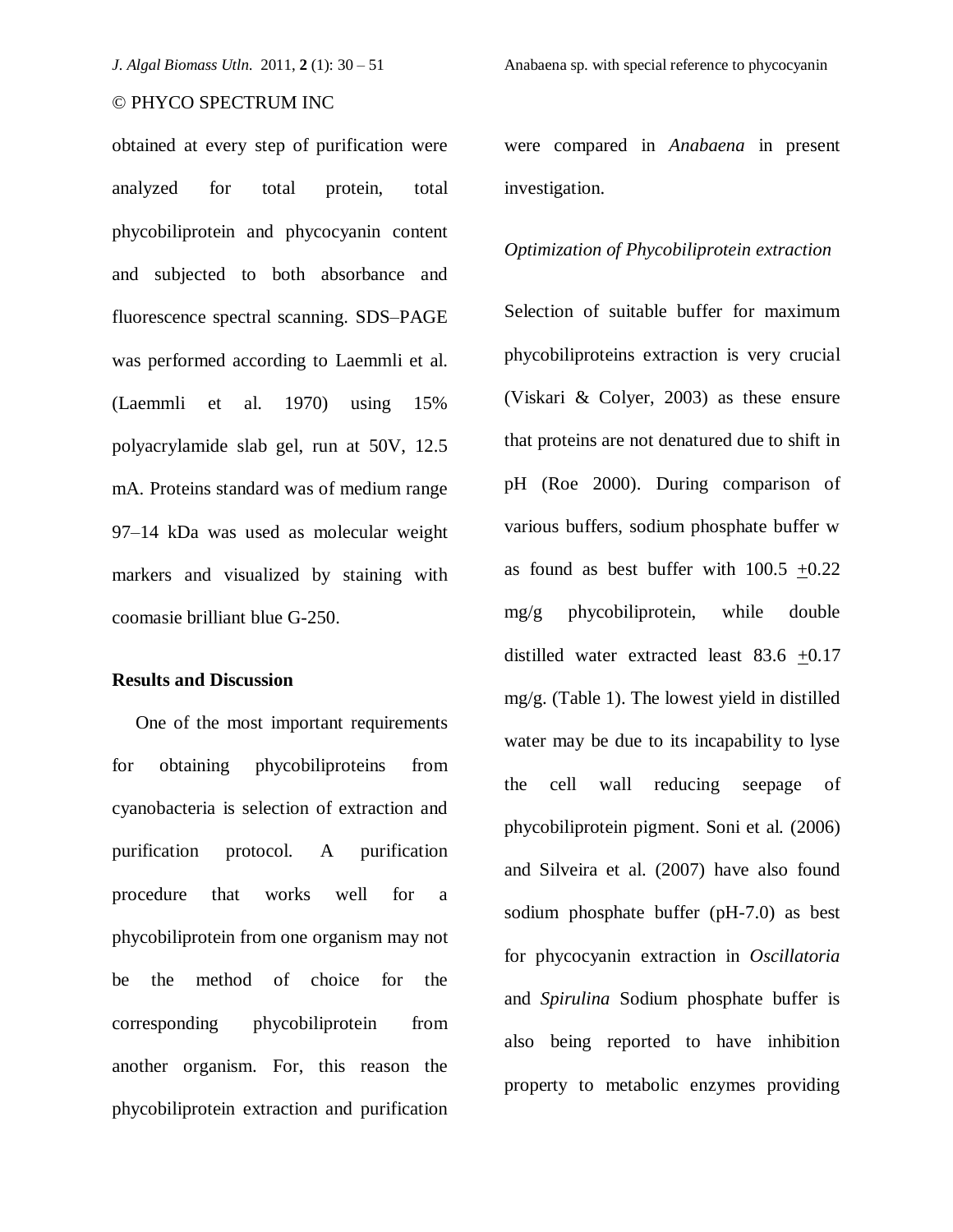protein stability for several weeks at  $4^{\circ}$ C (Roe 2000).

| Buffer (0.1M)                       | Total phycobiliprotein (mg/g) | <b>SD</b>   |  |
|-------------------------------------|-------------------------------|-------------|--|
| Acetate buffer (pH-6.0)             | 92.4                          | $\pm 0.20$  |  |
| Carbonate buffer (pH-9.6)           | 84.5                          | $\pm 0.4$   |  |
| Citrate buffer (pH-5.0)             | 90.1                          | $\pm 0.13$  |  |
| Double distilled water              | 83.6                          | ±0.171      |  |
| Potassium phosphate buffer (pH-7.0) | 97.2                          | ±0.161      |  |
| Sodium phosphate buffer (pH-7.0)    | 100.5                         | ±0.223      |  |
| Tris chloride buffer (pH-7.2)       | 89.3                          | $\pm 0.131$ |  |
|                                     |                               |             |  |

**Table 1** Effect of different buffers on the extraction of total phycobiliproteins in *Anabaena* sp*.*

In the best buffer pH of on phycobiliproteins extraction was also studied and maximum extraction was achieved at pH-7.5 yielding 114.5  $\pm$ 0.005 mg/g phycobiliproteins (Table 2). pH above or lower pH-7.5 resulted reductions in phycobiliprotein extraction. Findings of Sarada et al. (1999) is accordance with the present study. Actually extreme buffer's pH cause internal electrostatic attraction by changing the charge on protein giving net positive charge and at this stage protein open up and bound solvent is lost, resulting denaturation of protein (Roe 2000).

**Table 2** Effect of varying pH of sodium phosphate buffer in extracting total phycobiliprotein in *Anabaena* sp*.*

| Selected buffer (0.1M)           | Total phycobiliprotein (mg/g) | <b>SD</b>   |  |
|----------------------------------|-------------------------------|-------------|--|
| Sodium phosphate buffer (pH-6.0) | 105.7                         | $\pm 0.200$ |  |
| Sodium phosphate buffer (pH-6.5) | 102.4                         | $\pm 0.207$ |  |
| Sodium phosphate buffer (pH-7.0) | 110.0                         | $\pm 0.223$ |  |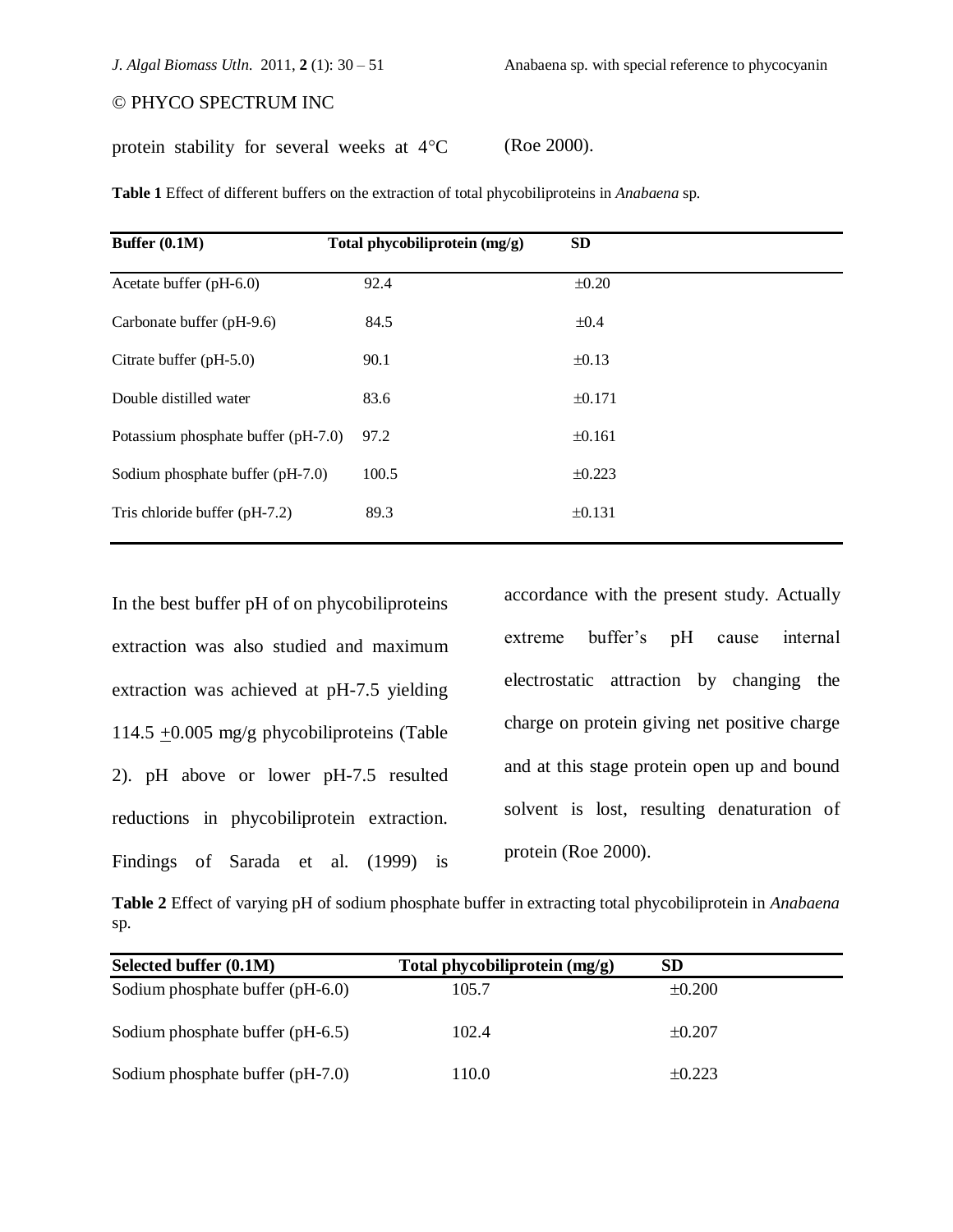| J. Algal Biomass Utln. 2011, $2(1)$ : 30 – 51 | Anabaena sp. with special reference to phycocyanin |             |
|-----------------------------------------------|----------------------------------------------------|-------------|
| © PHYCO SPECTRUM INC                          |                                                    |             |
| Sodium phosphate buffer (pH-7.5)              | 114.5                                              | $\pm 0.058$ |
| Sodium phosphate buffer (pH-8.0)              | 104.1                                              | $\pm 0.105$ |

Further addition of sodium chloride to the selected buffer (sodium phosphate buffer, pH-7.5) up to 0.15 M enhanced the phycobiliptotein extraction capacity up to 131.8  $\pm$ 0.005 mg/g (Table 3). Minkiva et al. (2003) and Rossano et al. (2003) had also shown that externally supplemented sodium chloride  $(0.15 \& 0.1 \quad M)$  along with phosphate buffer had improved extraction of phycocyanin in *Spirulina* and phycoerythrin in *Carrolina.* This suggested that Na and Cl ions may play some crucial role in phycobiliprotein extraction.

**Table 3** Effect of different salts on the extraction of total phycobiliprotein in selected sodium phosphate buffer in *Anabaena* sp.

| Selected buffer (pH-7.5)   | Total phycobiliprotein (mg/g) | <b>SD</b>   |
|----------------------------|-------------------------------|-------------|
| Lysozyme & EDTA            | 104.0                         | ±0.287      |
| Phosphate buffered saline  | 110                           | $\pm 0.093$ |
| Potassium Chloride (0.15M) | 117.9                         | ±0.103      |
| Sodium Chloride (0.10M)    | 131.8                         | ±0.057      |

Normally cyanobacterial cell walls are thick and extremely resistant (Stewart & Farmer, 1984). It acts as physical barrier for the release of phycobiliprotein into the extracting medium. So, optimization of cell disruption method is also very important for the maximum extraction. In present study, it was observed that freezing and thawing method was the best for cell disruption and produced  $128 \pm 0.09$  mg/g phycobiliproteins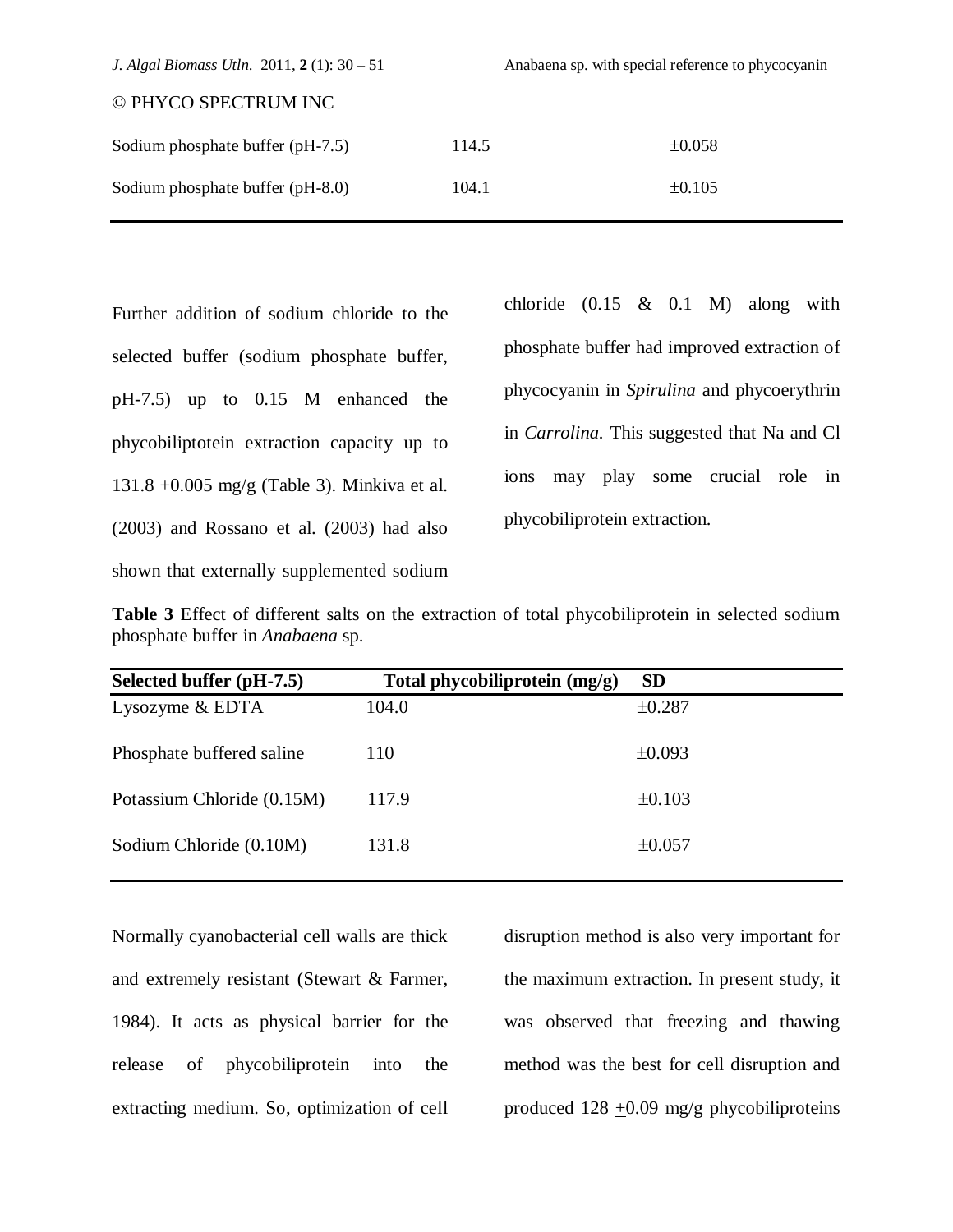(Table 4). Freezing and thawing method was have been the most efficient way to extract phycobiliprotein in various cyanobacteria such as *Microcystis* (Padget & Krogman, 1987), *Synechococcus* (Abalde et al. 1998), Spirulina (Doke 2005), Nostoc muscorum (Ranjitha & Kaushik, 2005) than other used disruptive methods, whereas this method was found to be poorest in red algae *Porphyridium cruentum* (Bermejo et al. 2003). This technique is mild and nondenaturing. The ice crystals formed during freezing rip the cell wall and cell membrane and released the phycobiliprotein into the extracting medium (Soni et al. 2006).

|              |  |  | Table 4 Effect of different cell disruption method on the extraction of total phycobiliprotein in |  |  |  |  |  |
|--------------|--|--|---------------------------------------------------------------------------------------------------|--|--|--|--|--|
| Anabaena sp. |  |  |                                                                                                   |  |  |  |  |  |

| Selected buffer (0.1M) | Total phycobiliprotein (mg/g) | <b>SD</b>   |  |
|------------------------|-------------------------------|-------------|--|
| Homogenization         | 30.0                          | ±0.287      |  |
| Sonication             | 100.0                         | ±0.142      |  |
| Lysozyme               | 85.0                          | ±0.121      |  |
| <b>Heat Shock</b>      | 55.0                          | ±0.287      |  |
| Freezing and thawing   | 128.2                         | $\pm 0.098$ |  |
| Nitrogen lysis         | 124.5                         | ±0.156      |  |

Standardization of temperatures for freezing and thawing temperatures has revealed that temperature also plays an important role in the extraction process. Freezing at  $-20$  °C and thawing at 4ºC appeared as optimal temperature for highest phycobiliproteins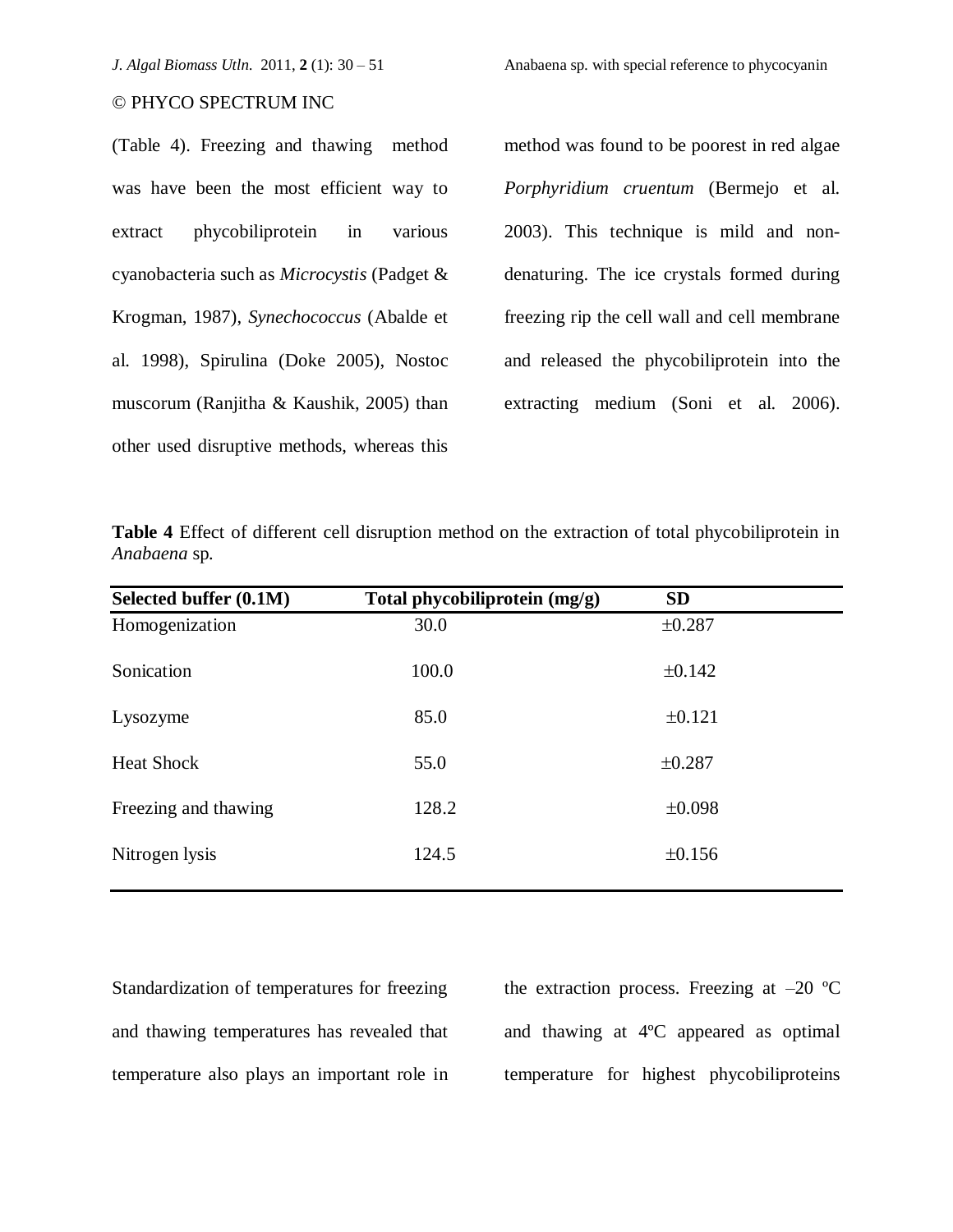|                      |     | J. Algal Biomass Utln. 2011, $2(1)$ : 30 – 51 |     | Anabaena sp. with special reference to phycocyanin |  |  |  |
|----------------------|-----|-----------------------------------------------|-----|----------------------------------------------------|--|--|--|
| © PHYCO SPECTRUM INC |     |                                               |     |                                                    |  |  |  |
|                      |     | extraction (Table 5). Similar observations    |     | phycobiliprotein extraction (Abalde et al.         |  |  |  |
|                      |     | were also being reported in Synechococcus,    |     | 1998; Doke, 2005; Soni et al. 2006).               |  |  |  |
| Spirulina            | and | Oscillatoria                                  | for |                                                    |  |  |  |

**Table 5** Effect of freezing and thawing temperatures on the extraction of total phycobiliproteins in *Anabaena* sp.

| <b>Temperatures</b><br>(Freezing and thawing) | <b>Total phycobiliprotein</b><br>(mg/g) | <b>SD</b>  |
|-----------------------------------------------|-----------------------------------------|------------|
| $0^{\circ}$ C & 4 $^{\circ}$ C                | 80                                      | $\pm 0.32$ |
| $0^{\circ}$ C & 25 $^{\circ}$ C               | 60.12                                   | ±0.392     |
| $4^{\circ}$ C & $25^{\circ}$ C                | 32                                      | ±0.332     |
| -20 $\rm{^{\circ}C}$ & 25 $\rm{^{\circ}C}$    | 92                                      | ±0.299     |
| $-20^{\circ}$ C & 4 $^{\circ}$ C              | 128                                     | ±0.129     |

For phycobiliprotein precipitation various precipitating agents (PEG, ethanol, acetone, TCA, ammonium sulfate) were compared. Among these ammonium sulfate was turned out to be the best (Table 6). Protein precipitation using ammonium sulphate is

cheap, best and reliable method as it precipitates readily and also prevents denaturation of protein due to its low heat of solublization and bacteriostatic effect (Roe 2000).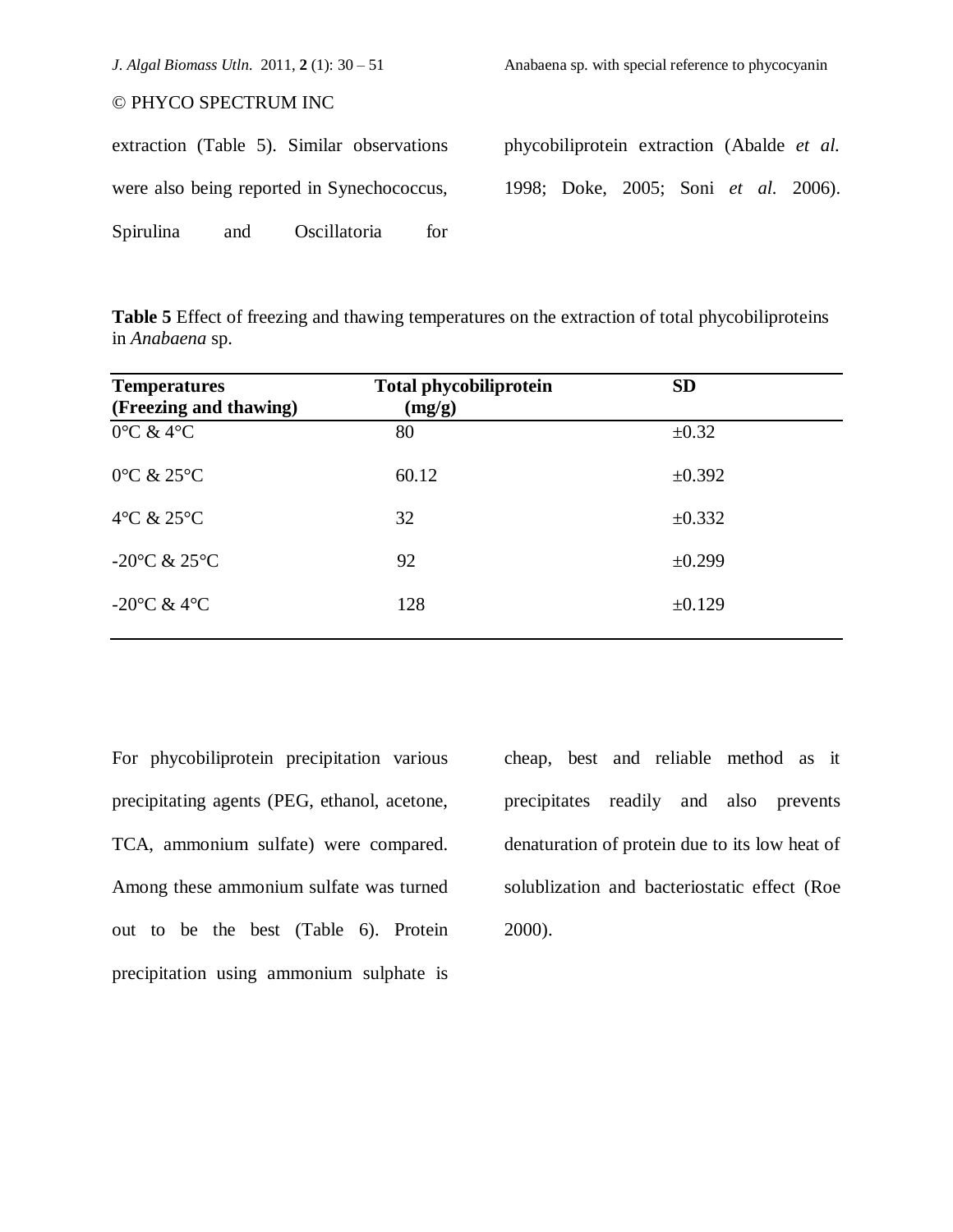**Table 6** Weight of total phycobiliprotein precipitate from *Anabaena* sp. concentrated by various precipitation methods.

| <b>Precipitation method</b>     | Total phycobiliprotein precipitate (g/10 ml) |
|---------------------------------|----------------------------------------------|
| Poly ethylene glycol            | 0.196                                        |
| Acetone                         | 0.222                                        |
| Ethanol                         | 0.216                                        |
| Trichloroacetic acid            | 0.230                                        |
| Trichloroacetic acid in acetone | 0.235                                        |
| Ammonium sulphate               | 0.333                                        |
|                                 |                                              |

# *Extraction and purification of phycocyanin*

The purity of phycocyanin plays a significant role in commercial applications and is generally evaluated using the absorbance ratio of  $A_{615}/A_{280}$  where  $A_{615}$ represents maximum peak height for phycocyanin and A<sup>280</sup> indicates contamination of aromatic amino acid rich proteins. A purity of 0.7 is considered as food grade, 3.9 as reactive grade and greater than 4.0 as analytical grade (Rito-Palmares 2001). Only a few methods are reported which could achieve analytical grade

phycocyanin. The purity of crude *Anabaena* phycocyanin came to be 0.87. It is noticed that crude extract from organisms other than *Spirulina* have low purity values e.g. 0.85 in *Oscillatoria quadripunctatis* (Soni et al. 2007), 0.43 in *Synechococcus* (Abalde et al. 1998) and 0.4 in *Calothrix* (Santeigo-Santos et al. 2003), whereas, Minkova et al. (2007) found purity value up to 0.87 in *Arthronema africanum* that is equal to our strain *Anabaena* NCCU-9. Different workers have reported different purity values for crude extract in *Spirulina platensis*, 1.14 (Zhang &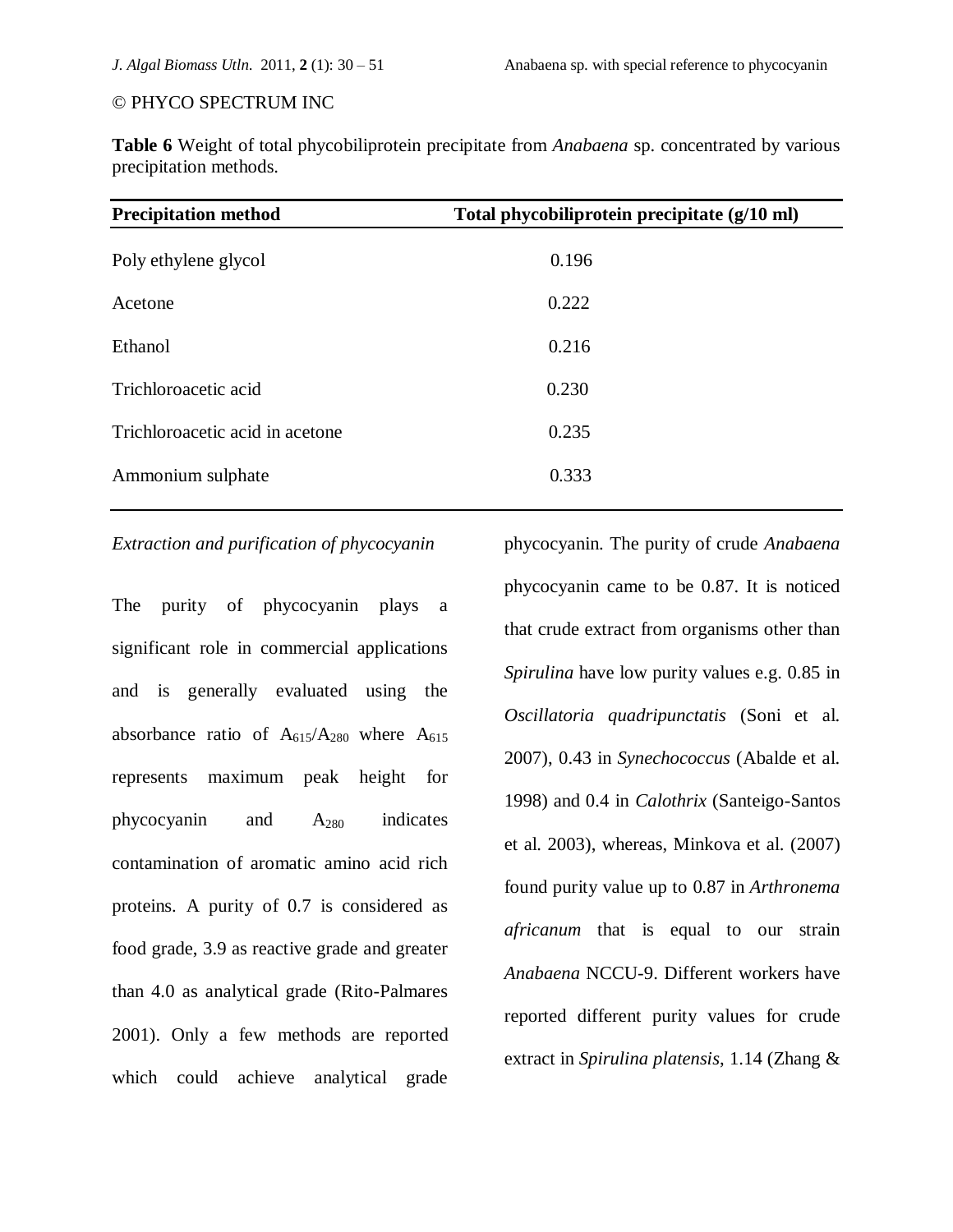Chang, 1999), 0.97 (Bhasker et al. 2005), 0.95 (Minkova et al. 2003).

**Fig. 1:** Flow chart for purification of phycocyanin from cyanobacterium *Anabaena*.

 Biomass → macerated with← buffer Liquid nitrogen ↓ Freezing and thawing ↓ Centrifugation $\rightarrow$  solid-1 (waste) ↓ Supernatant-1--------- (Crude extract)  $PC = 27.26$  mg/ml  $\downarrow$   $\qquad \qquad$   $\qquad \qquad$   $\qquad$   $\qquad$   $\qquad$   $\qquad$   $\qquad$   $\qquad$   $\qquad$   $\qquad$   $\qquad$   $\qquad$   $\qquad$   $\qquad$   $\qquad$   $\qquad$   $\qquad$   $\qquad$   $\qquad$   $\qquad$   $\qquad$   $\qquad$   $\qquad$   $\qquad$   $\qquad$   $\qquad$   $\qquad$   $\qquad$   $\qquad$   $\qquad$   $\qquad$   $\qquad$   $\qquad$   $\qquad$   $\qquad$  $Mixing \leftarrow$  ammonium sulphate fractionation ↓ Precipitation ↓ Centrifugation  $\rightarrow$  supernatant-2 (waste) ↓ Solid  $-2$ ------------ (Protein pellet) PC= 17.36 mg/ml  $Step-2$  $Mixing \leftarrow buffer$  ↓ Dialysis ↓ Centrifugation ↓ Supernatant-3 -------  $PC= 11.19$  mg/ml  $\rightarrow$ solid -3 (waste)  $\downarrow$   $\text{Step-3}$ Size exclusion Column chromatography =  $12.36$  mg/ml \_\_\_\_\_\_\_\_\_\_\_\_\_\_\_\_↓\_\_\_\_\_\_\_\_\_\_\_\_\_\_\_\_\_\_\_\_\_\_\_\_\_\_\_\_\_Step-4\_\_\_\_\_\_\_\_\_\_\_\_\_\_\_\_\_\_\_\_ Pure C-PC----------------------------PC = 19.25 mg/ml

The purification of crude extract involves fractional precipitation with 25% and 50% ammonium sulfate which is particularly useful in salting out unwanted proteins and at the same time to concentrate phycocyanin (Baussiba and Richmond. 1979).

Supplementation of 25 % ammonium sulphate gave no precipitation and thus was subjected to 50% ammonium sulphate saturation. At this step phycocyanin got precipitated and improves the purity ratio to a considerable level and increased to 2.21.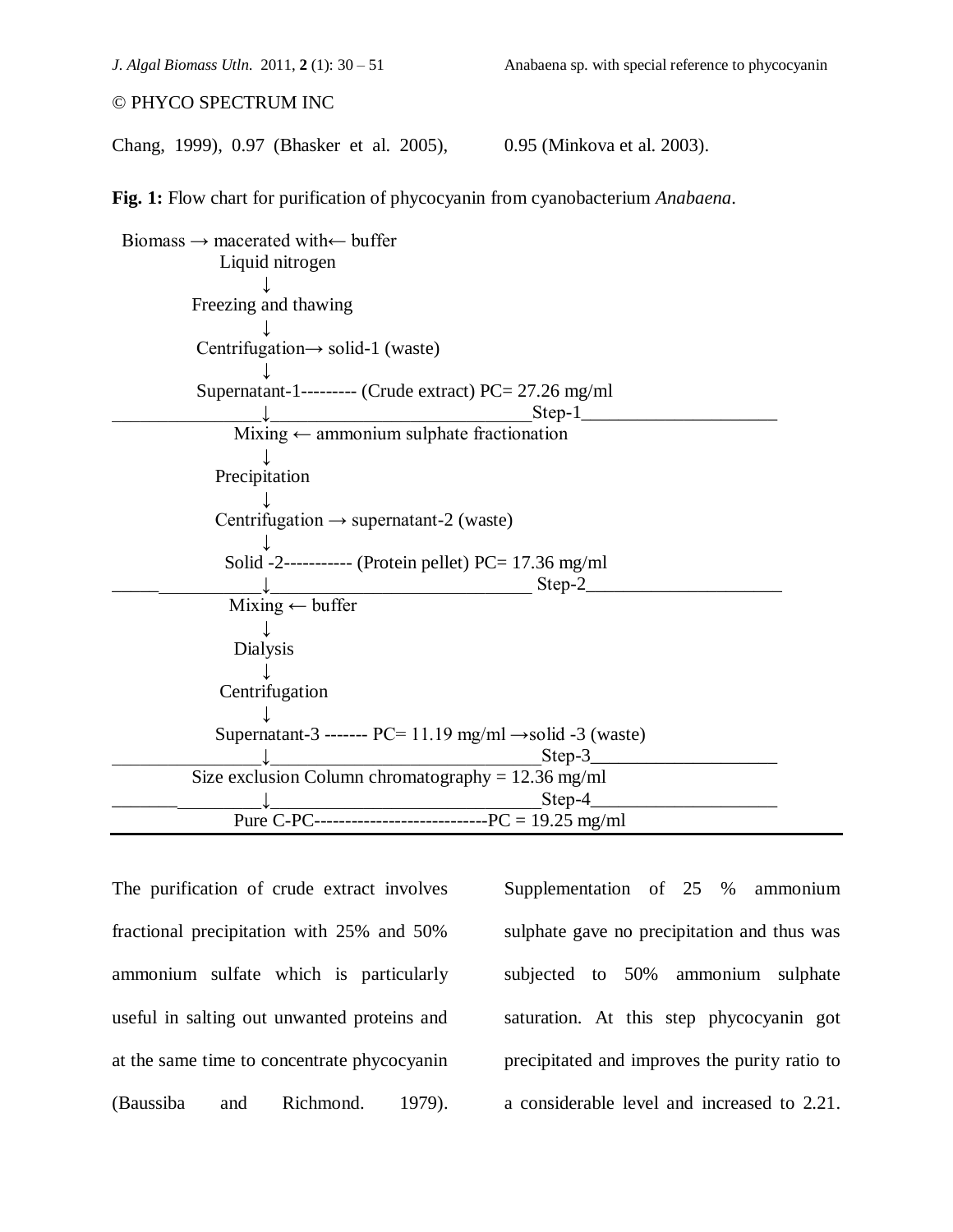Different workers have reported different purity values ranging from 1.26-3.1 at 50% ammonium sulfate saturation in *Calothrix, Phormidium, Oscillatoria, Lyngbya, Aphanozomenon-flos-aquae* and *Arthronema africanum* strains. For further purification removal of phycocyanin is compulsory and for this dialysis was carried out and improved the purity value up to 2.53 that comes under food grade pigment category (Table 7). It was further purified by passing through sephadex G-25 column. This increased purity ratio to 3.9. Phycocyanin less than 4 purity value is not considered pure (especially for applications as a fluorescent label) and further purification is needed (Borowitzka 1994). Therefore the fraction needed further purification. The fractions of sephadex G-25 showing maximum absorption at 615 nm were further passed on sephadex G-100 column. Now the purity value of eluant increased to 4.45. Earlier reports showed purity values of 3.313.5 for *Calothrix* (Duerring et al. 1991; Santiago-Santos et al. 2004), 4.43-4.52 for *Phormidium* (Patel et al. 2005; Soni et al. 2008), 4.59 for *Lyngbya* (Patel et al. 2005) and 4.85 for *Synechococcus* (Abalde et al. 1998). Purity values 4.02-6.13 have been reported for *Spirulina* by different workers (Baussiba & Richmond, 1979; Zhang & Chen. 1999; Minkova et al. 2003; Bhaskar et al. 2005; Patel et al. 2005; Patil et al. 2008). The purity of phycocyanin was further confirmed by absorption spectral and fluorescence spectral scanning (Fig. 2a-2e). The successive purified fractions from each step were run on SDS PAGE and the contaminating protein band disappeared. Only one band (18.5 kDa) corresponding to α subunit was observed (Fig. 3). Both higher and lower molecular weight  $\alpha$  subunit were also being reported from various cyanobacteria e.g. 17 kDa in *Calothrix* (Santiago-Santos et al. 2004), *Spirulina* (Patel et al. 2005) and Arthronema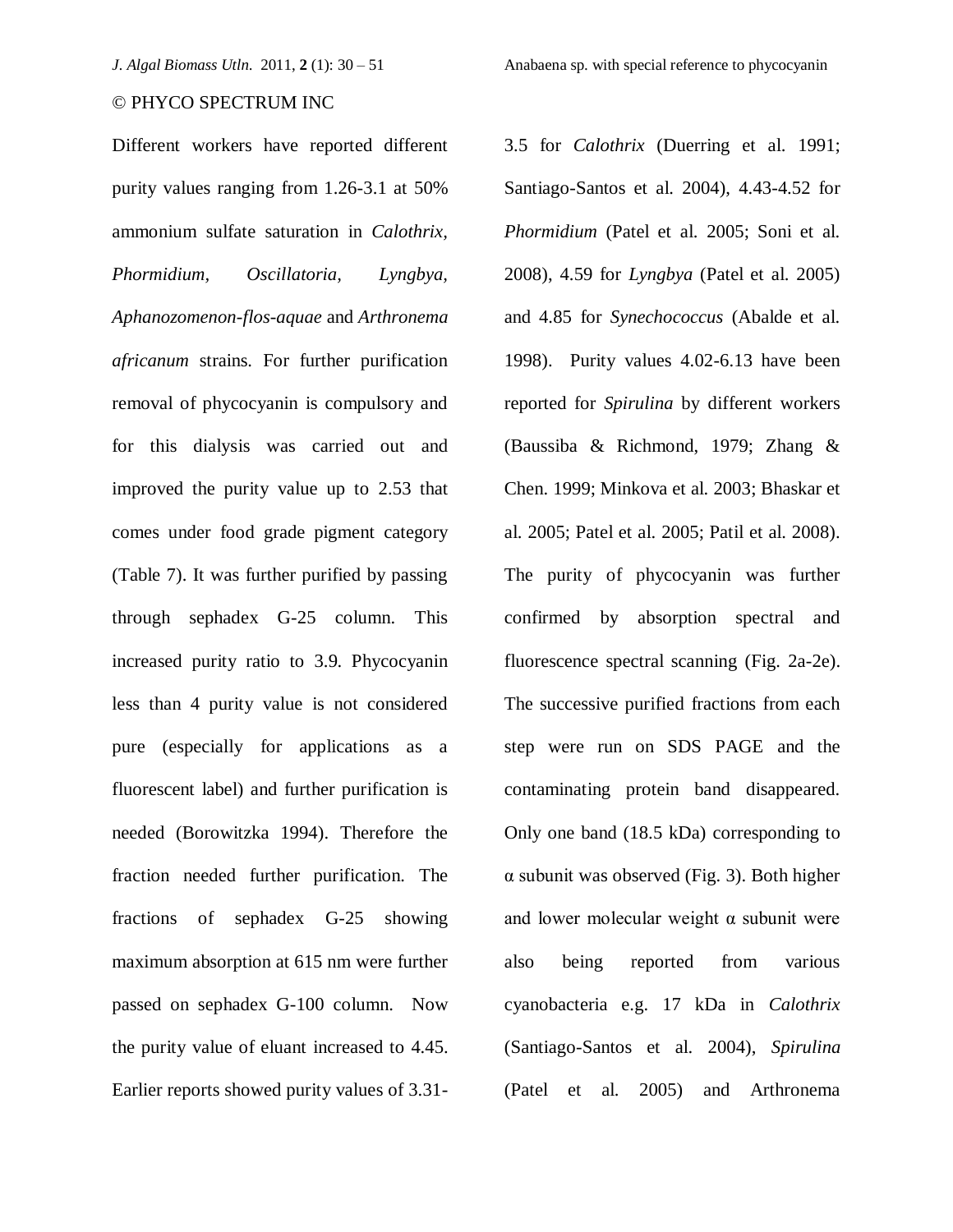*J. Algal Biomass Utln.* 2011, **2** (1): 30 – 51 Anabaena sp. with special reference to phycocyanin

# © PHYCO SPECTRUM INC

africanum (Minkova et al. 2007), 18.5 kDa in Chrocosidopsis sp. (Hayashi et al. 1997) and *Aphanozomenon-flos-aquae* (Benedditi et al. 2006). 18.9 kDa in *Phormidium* (Patel et al. 2005), 19.5 kDa in *Spirulina fusiformis* (Minkova et al. 2003) and 15 kDa

in *Lyngbya* (Patel et al. 2005). Blue colored phycocyanin pigment with single absorption maximum at 615 nm and fluorescence emission at 647 nm, confirmed that purified phycocyanin is C-phycocyanin (www.prozyme.com).



Fig. 2(a) Absorbance and emission spectra of crude extract from Anabaena



Fig. 2 (b) Absorbance and fluorescence spectrum of 50 % ammonium sulphate from Anabaena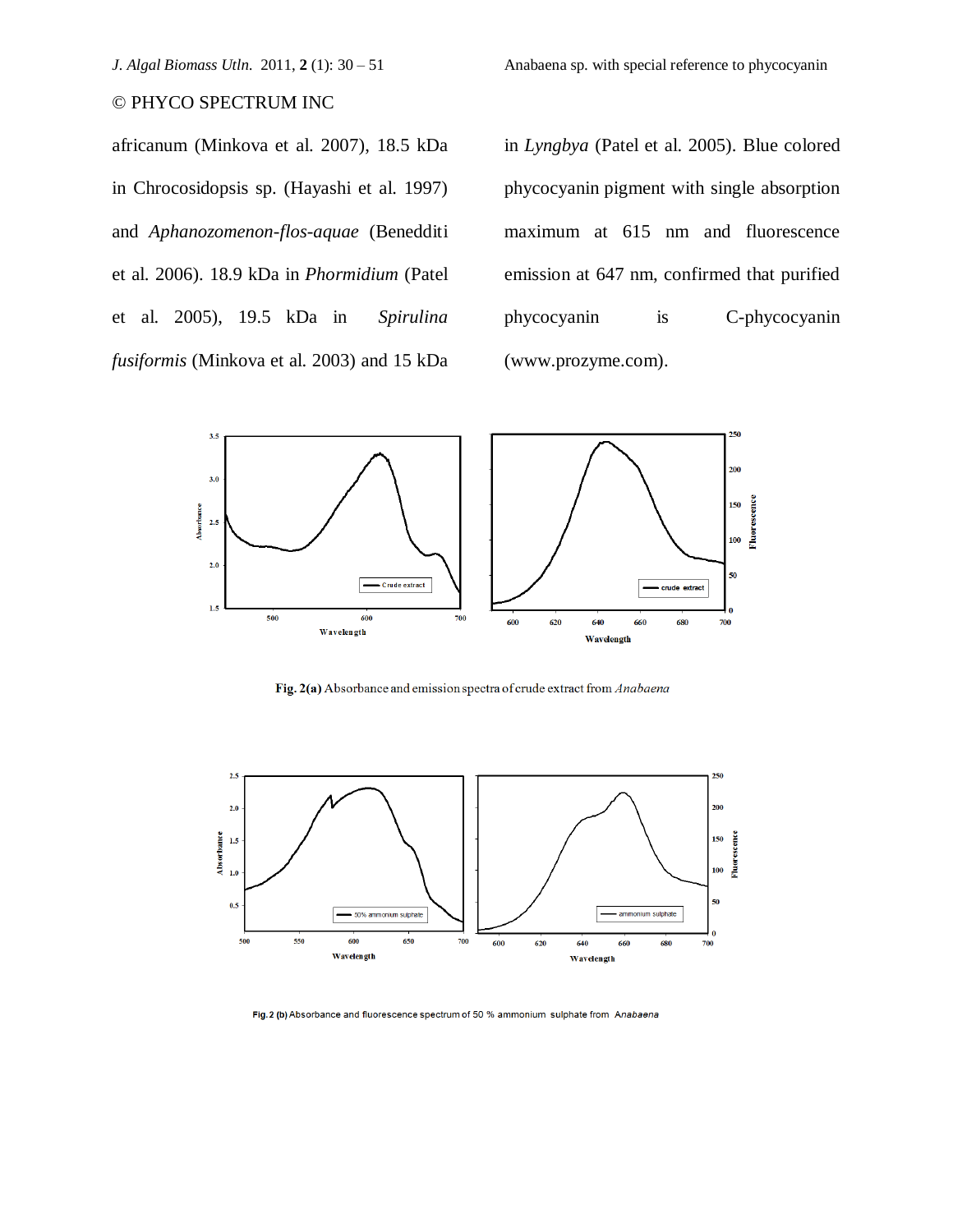

Fig. 2 (c) Absorbance and fluorescence spectrum after dialysis in Anabaena



Fig. 2(d) Absorbance and emission spectra of sephadex G-25 from Anabaena



Fig. 2(e) Absorbance and Fluorescence of elution from Sephadex G-100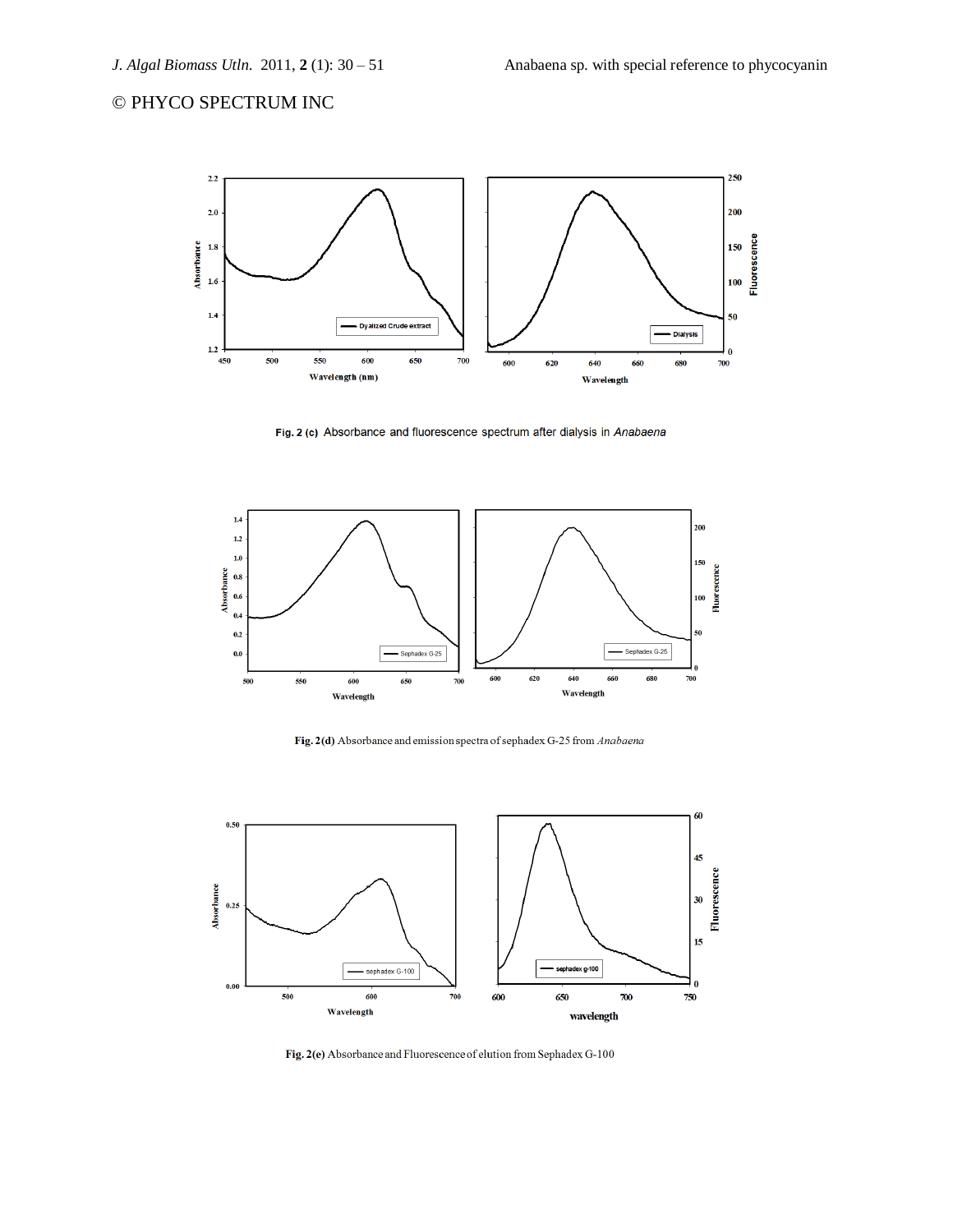

Fig. 3 15% SDS-PAGE at each stage of purification of phycocyanin (PC)

from Anabaena M: protein molecular mass marker standard; 1: crude extract; 2: ammonium sulphate precipitation; 3: dialyzed protein 4: Sephadex G-25; 5: Sephadex G-100; 6: after lyophilization

**Table 7** Determination of spectrophotometric purity of phycocyanin after different steps of purification from *Anabaena sp.*

| <b>Steps of Purification Phycobiliprotein Phycocyanin</b> |         |         | <b>Purity</b>       | <b>Total protein</b> |
|-----------------------------------------------------------|---------|---------|---------------------|----------------------|
|                                                           | (mg/ml) | (mg/ml) | $(A_{615}/A_{280})$ | (mg/10 g)            |
| Crude extract                                             | 36.54   | 27.26   | 0.87                | 46.42                |
| Ammonium sulphate                                         | 25.34   | 17.36   | 2.12                | 38.38                |
| <b>Dialysis</b>                                           | 15.72   | 11.19   | 2.53                | 25.67                |
| Sephadex G-25                                             | 18.81   | 12.36   | 3.24                | 22.54                |
| Sephadex G-100                                            | 17.11   | 19.25   | 4.45                | 20.26                |
|                                                           |         |         |                     |                      |

In conclusion, the present work describes an efficient method of extraction and purification of analytical grade phycocyanin from *Anabaena* NCCU-9. The purity ratio of phycocyanin at the end of the process was 4.45. To our knowledge there is no report of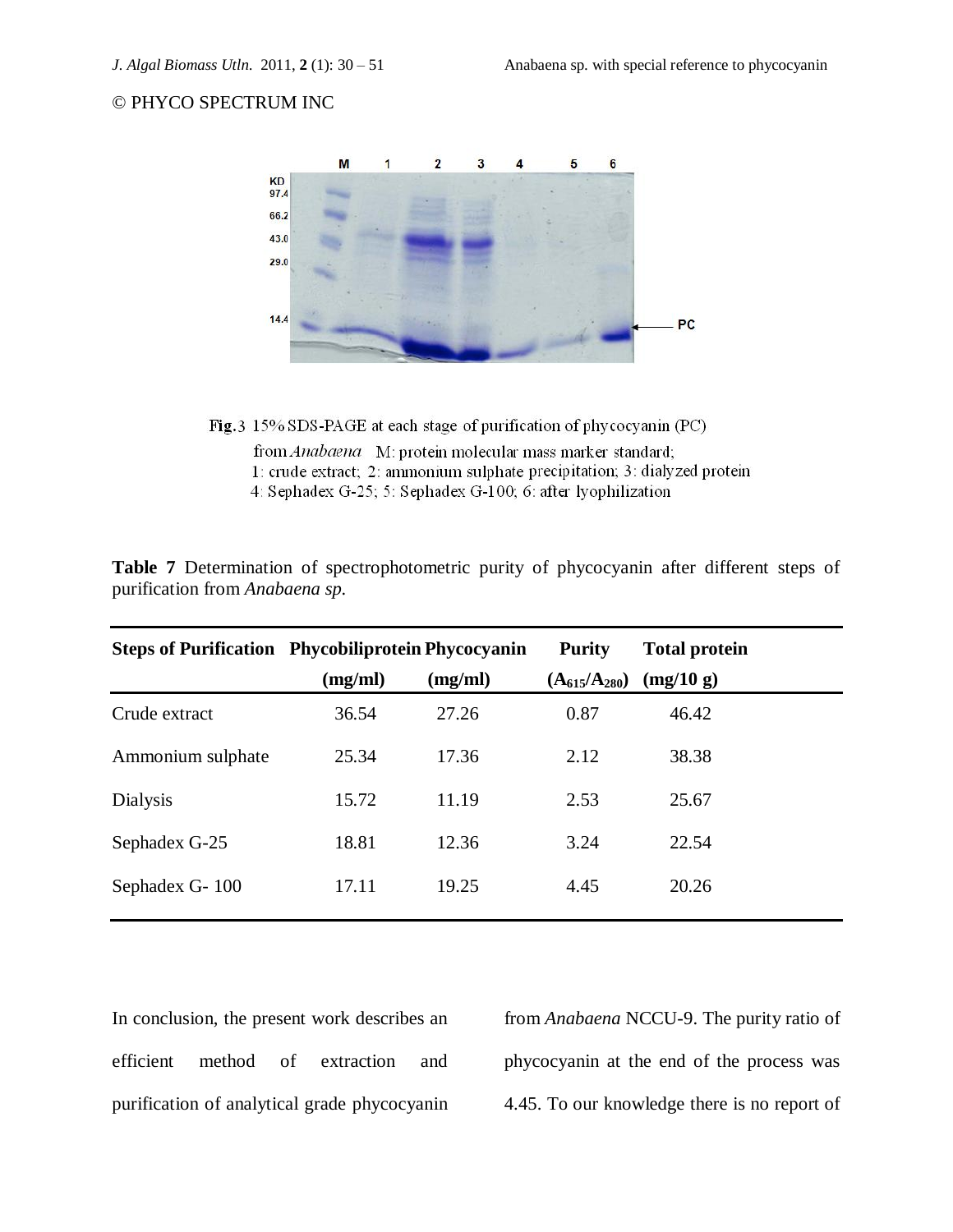an extraction and purification of phycocyanin from *Anabaena*.

#### **Acknowledgements**

Authors are like to thanks to the UGC & ICMR, India for the senior research fellowships.

#### **REFERENCES**

Abalde J, Betancourt L, Torres E, Cid A, Barwell C (1998) Purification and characterization of phycocyanin from the marine cyanobacterium *Synechococcus* sp. IO920, Plant Science 136: 109–120

Ayehunie S, Belay A, Baba TW, Ruprecht RM (1998) Inhibition of HIV-1 replication by an aqueous extract of Spirulina platensis (*Arthrospira platensis*). J Acquir Immune Defic Syndr Hum Retroviral 18: 7–12

Bermejo R, Acien F G, Ibanez M J, Fernandez J M, Molina E, Alvarez- Pez J M (2003) Preparative purification of B-PE from the microalgae *Porphyridium cruentum* 

*J. Algal Biomass Utln.* 2011, **2** (1): 30 – 51 Anabaena sp. with special reference to phycocyanin

by expanded absorption chromatography. Journal of Chromatography B 790: 317-325

Bhaskar U, Gopalswamy G, Raghu R (2005) A simple method for efficient extraction and purification of C-phycocyanin from *Spirulina platensis Geitler.* Indian Journal of Experimental Botany 43: 277-279

Benedetti S, Rinalducci S, Benvenuti F, Francogli S, Pagliarani S, Giorgi L, Micheloni M, D'Amici GM, Zolla L, Canestrari F (2006) Purification and characterization of phycocyanin from blue-green alga *Aphanizomenon flos-aquae*.

J Chromatogr B 833: 12–18

Boussiba S, Richmond AE (1979) Isolation and characterization of phycocyanin from the Blue Green Algal *Spirulina platensis.* Archieves of Microbiology 120: 155-159

Borowitzka MA (1994) Production from Algae In: Phang SM, Lee YK, Borowitzka MA, Whitton BA eds Algal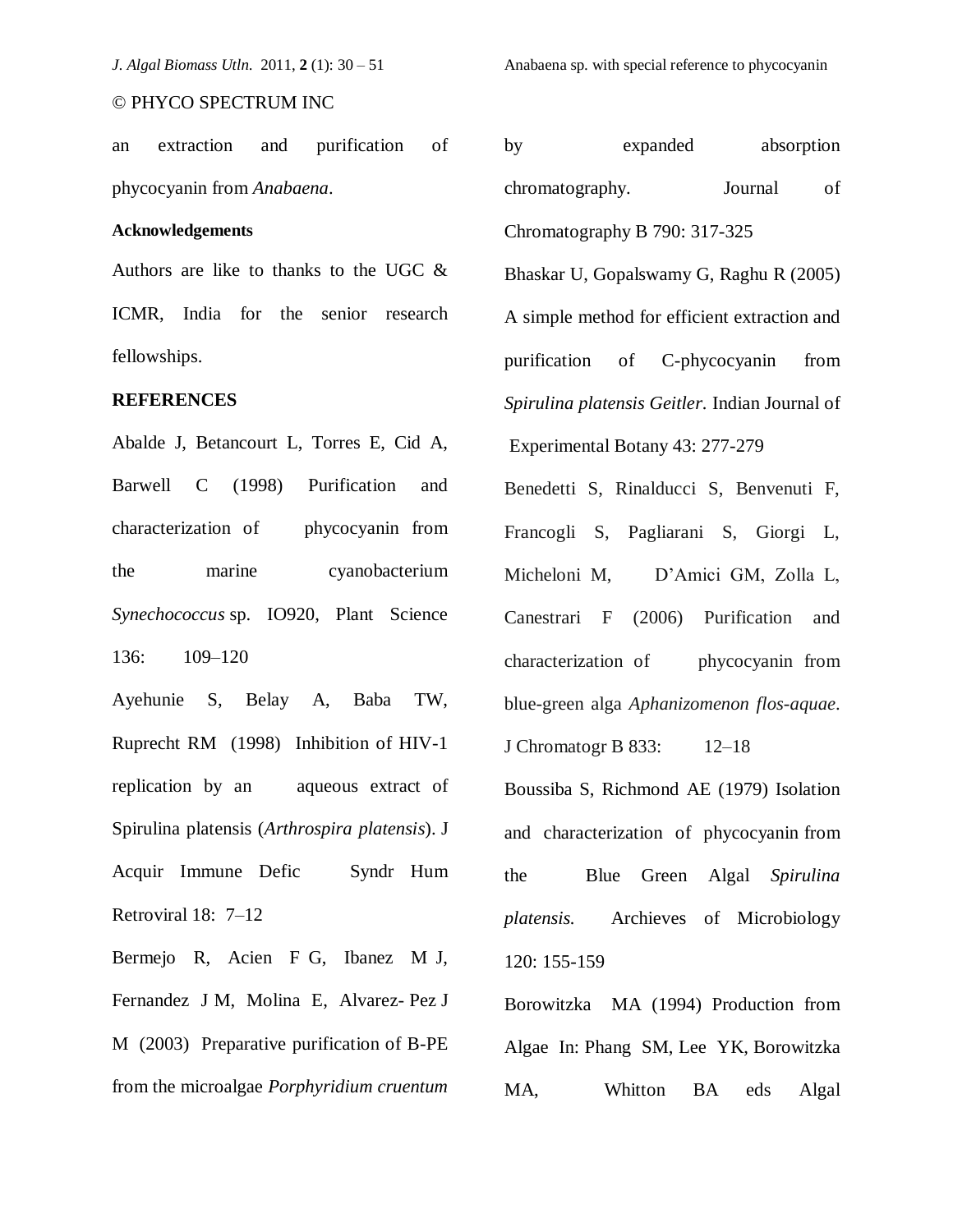Biotechnology in Asia Pacific Region Kualalumpur: University of Malaya Pp 5- 15

Chamorro G, Salazar M, Favila L, Bourges H (1996) Pharmacology and toxicology of *Spirulina* alga. Rev Invest Clin 48: 389–99

Chaneva G, Furnadzhieva S, MinkovaK, Lukavsky J (2007) Effect of light and temperature on the cyanobacterium *Arthronema africanum* a prospective phycobiliprotein producing strain. Journal of Applied Phycology DOI 10.1007/s10811- 007-9167-6.

Chen F, Zhang Q (1995) Inhibitive effects of *Spirulina* on aberrant crypts in colon induced by dimethylhydrazine. Zhonghua Yu Fang Yi Xue Za Zhi 29: 70

Duerring M, Schmidt GB, Huber R (1991) Isolation Crystal structure analysis and refinement of constitute C-phycocyanin from the chromatically adapting Cyanobacterium *Fremylla diplosiphon* at 1.66A resolution. Journal of Molecular biology 217:577-592

Doke, MJ (2005) An improved and efficient method for the extraction of phycocyanin from *Spirulina* sp. Inter Journal of Food Engineering 1: 1–11

Furuki T, Schuichi M , Imajo S, Hiroi T , Amaya T, Hirokawa T, Ito K, Nozawa H (2003) Rapid and selective extraction of phycocyanin from *Spirulina platensis* with ultrasonic cell disruption. J of Appl Phycol 15: 319-324

Gonzalez de Rivera C, Miranda-Zamora R, Diaz-Zagoya JC, Juarez-Oropeza MA (1993) Preventive effect of *Spirulina maxima* on the fatty liver induced by a fructose-rich diet in the rat a preliminary report. Life Science 53: 57–61

Hayashi NR, Terazono K, Hasegawa N, Kodama T, Igarashi Y (1997) Identification and characterization of phycobiliprotein from a thermophilic cyanobacterium,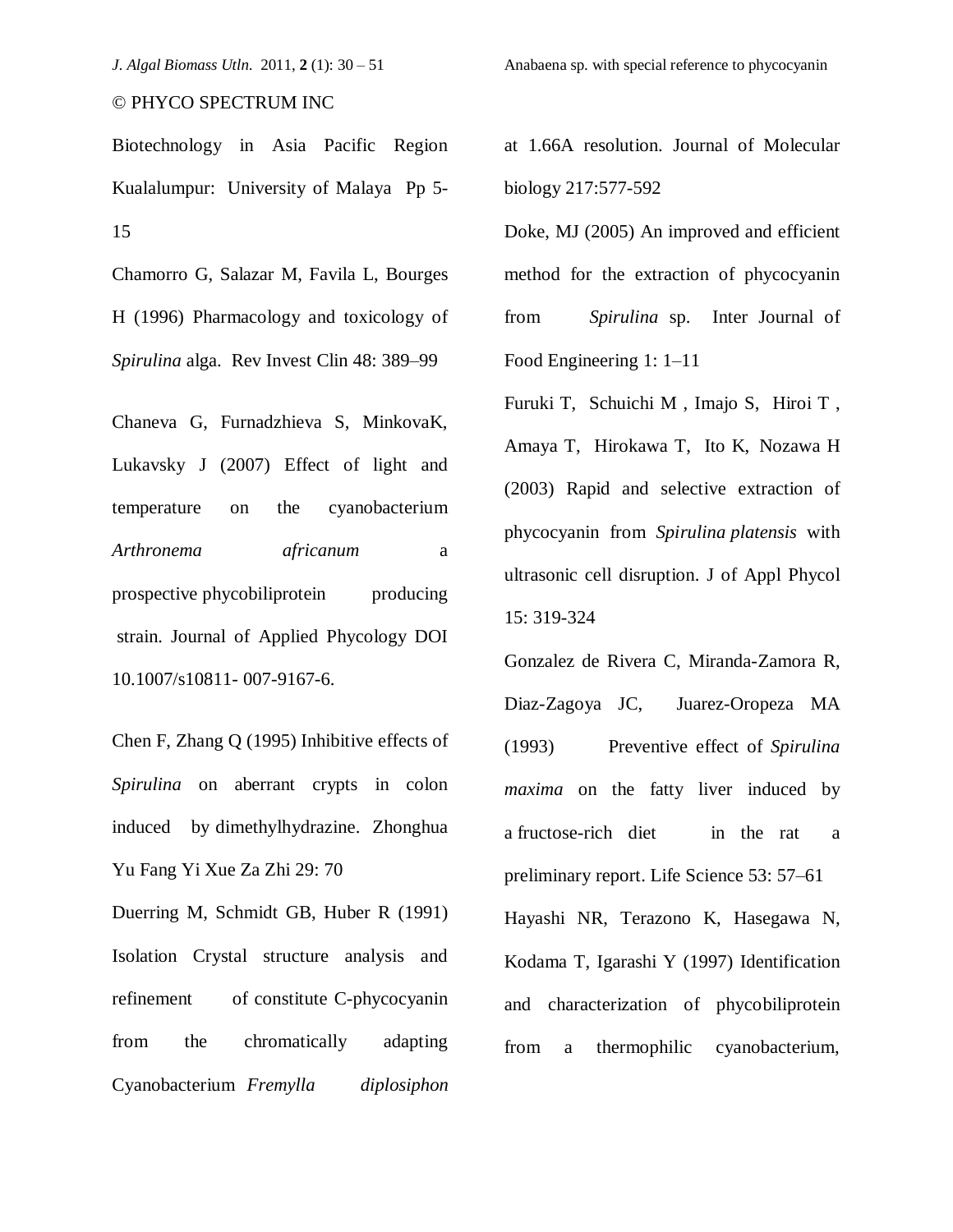*Chroococcidiopsis* sp. strain TS-821. J Ferment Bioeng 84 475:477.

Hemlata, Fatma T (2009) Screening of cyanobacteria for phycobilipriteins and effect of different environmental stress on its yield. Bull Environ Contam Toxicol 83: 509-515

Hirata T, Tanaka M, Oike M, Tsunomura T, Sakaguchi M (2000) Antioxidant activities of phycocyanobilin prepared from *Spirulina platensis*. J Appl Phycol 12:435–439

Iwata K, Inayama T, Kato T (1990) Effects of *Spirulina platensis* on plasma lipoprotein lipase activity in fructose-induced hyperlipidemic rats. J Nutr Sci Vitaminol (Tokyo) 36:165-171

Soni B, Kalavadia B, Trivedi U, Madamwar D (2006) Extraction purification and characterization of phycocyanin from *Oscillatoria quadripunctulata* – Isolated from the rocky shores of Bet Dwarka Gujarat India. Process Biochemistry 41:2017-2023

Kim HM, Lee EH, Cho HH, Moon YH (1998) Inhibitory effect of mast cell mediated immediate-type allergic reactions in rats by *Spirulina*. Biochem Pharmacol 55:1071– 1076

Laemmli UK (1970) Cleavage of structural protein during assembly of the head of

bacteriophage T4. Nature 227:680-685

Liu Y, Xu L, Cheng N (2000) Inhibitory effect of phycocyanin from *Spirulina platensis* on the growth of human leukemia K562 cells. J Appl Phycol 12:125-130

Lowry HO, Rosenbrough NJ, Farr AL, Randall RJ (1951) Protein measurement with the Folin phenol reagent. J Biol Chem 193:265-275

Minkova KM, Tchernov AA, Tchorbadjieva MI, Fournadjieva ST, Antova RE, Busheva

 MCH (2003) Purification of Cphycocyanin from *Spirulina (Arthrispira) fusiformis.* Journal of Biotechnology 102:55-59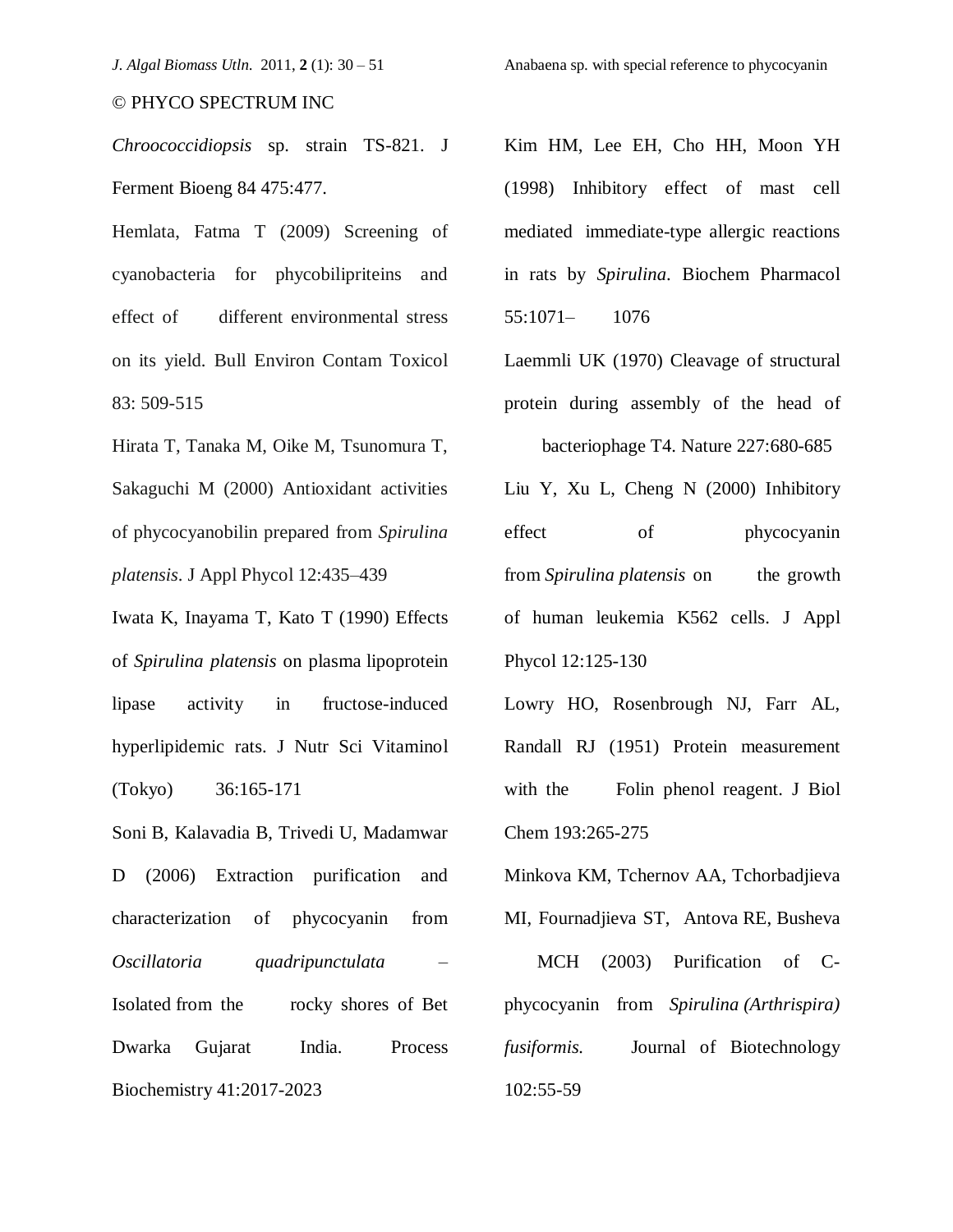Miranda MS, Cintra RG, Barros SB, Mancini FJ (1998) Antioxidant activity of the micro alga *Spirulina maxima.* Braz J Med Biol Res 31:1075–1079

Oranda HWK, Mercedes RL, Donald SB (1975) Physical Chemical properties of C-PC isolated from an acid thermophilic eukaryote *Cyanidium caldaricum* Biochem J 147:63-70

Padgett MP, Krogmann DW (1987) Large scale of preparation of pure phycbiliproteins. Photosynthesis Res. 11:225-235

Patil G, Chethana S, Madhusudan MC, Ragharao KSMS (2008) Fractionation and purification of the phycobiliprotein from *Spirulina platensis* Bioresource Technology 99: 7393-7396

Paredes-Carbajal MC, Torres-Duran PV, Diaz-Zagoya JC, Mascher D Juarez-Oropeza MA (1997) Effects of dietary *Spirulina maxima* on endothelium dependent vasomotor responses of rat aortic rings Life Sci 61:211–219

Qureshi MA, Garlich JD, Kidd MT (1996) Dietary *Spirulina platensis* enhances humoral and cell-mediated immune functions in chickens. Immunopharmacol

Immunotoxicol 18: 465–476

Ranjitha K, Kaushik B D (2005) Influence of environmental factors on accessory pigments of *Nostoc muscorum*. Indian J of Exp. Botany 45: 67-69.

Rimbau V, Camins A, Pubill D, Sureda FX, Romay C, Gonzalez R (2000) C- PC protects cerebellar granule cells from low potassium/serum deprivation- induced apoptosis Naunyn Schmiedebergs Arch Pharmacol 364: 96–104

Rito-Palmares M, Nunez L, Amador D (2001) Practical application of two phase systems for the development of prototype process for phycocyanin recovery from *Spirulina maxima*. J Chem Tech Biotechnol 76: 1273-1280

Roe S (2000) Protein purification Techniques. A practical approach Oxford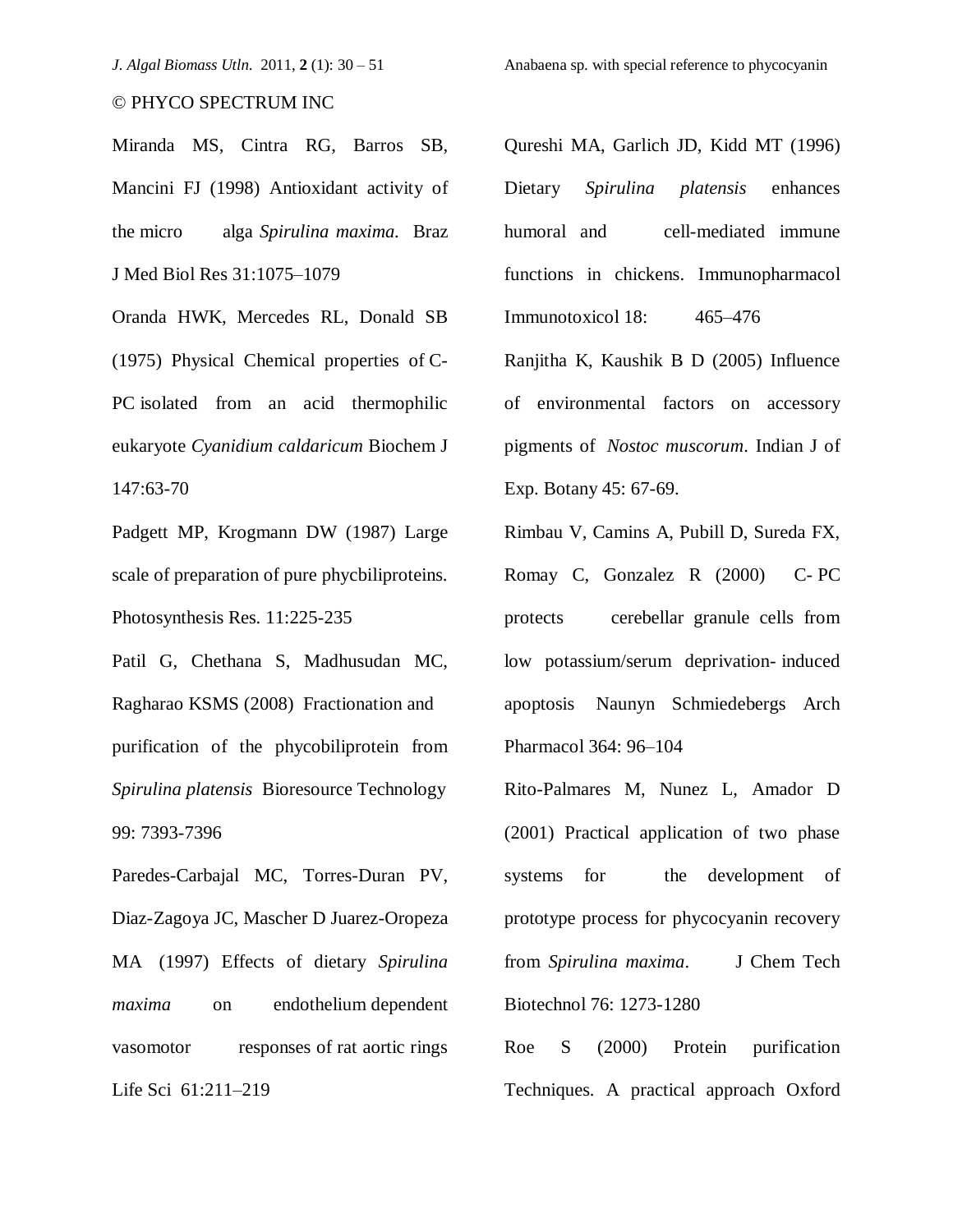University Press Romay C, Ledon N, Gonzalez R (1999) Phycocyanin extract reduces leukotriene B4 levels in arachidonic acid-induced mouse-ear inflammation test. J Pharm Pharmacol 51: 641–642

Soni Patel A, Mishra S, Pawar R, Ghosh PK (2005) Purification and characterization of C- phycocyanin from cyanobacterial species of marine and fresh water habitat. Protein Expression and Purification 40: 248-255

Sadassivam S, Manickam A (1991) Biochemical methods New Age International Private Ltd Publishers. New Delhi pp 247-250

Santiago-Santos MCT, Noyala P, Olvera-Ramirez R (2004) Extraction and Purification of phycocyanin from *Calothrix.* Process Biochemistry 39: 2047-2058

Sarada R, Pillai MG, Ravishankar GA (1999) Phycocyanin from *Spirulina* sp: influence of processing of biomass on phycocyanin yield analysis of efficacy of extraction methods and stability studies

on phycocyanin. Process Biochemistry 34:795–801

Schwartz J, Shklar G, Reid S, Trickler D (1988) Prevention of experimental oral cancer by extracts of *Spirulina*– *Dunaliella* algae. Nutr Cancer 11:127-134

Sekar S, Chandramohan M (2007) Phycobiliprotein as a commodity: trends in applied research patents and commercialization. Journal of Applied Phycology doi: 10 1007/s10811-007-9188-1

Siegelman HW, Kycia JH (1978) Algal biliproteins In: Hellebust JA, Craige JS (ed) Hand book of Phycological methodsphysiological and biochemical methods. Cambridge University Press Cambridge pp 72-79

Silviera ST, Burkert JFM, Costa JAV, Burkert CAV, Kalil SJ (2007) Optimization of phycocyanin extraction from *Spirulina platensis* using factorial design. Biores Technol 98:1629-1634